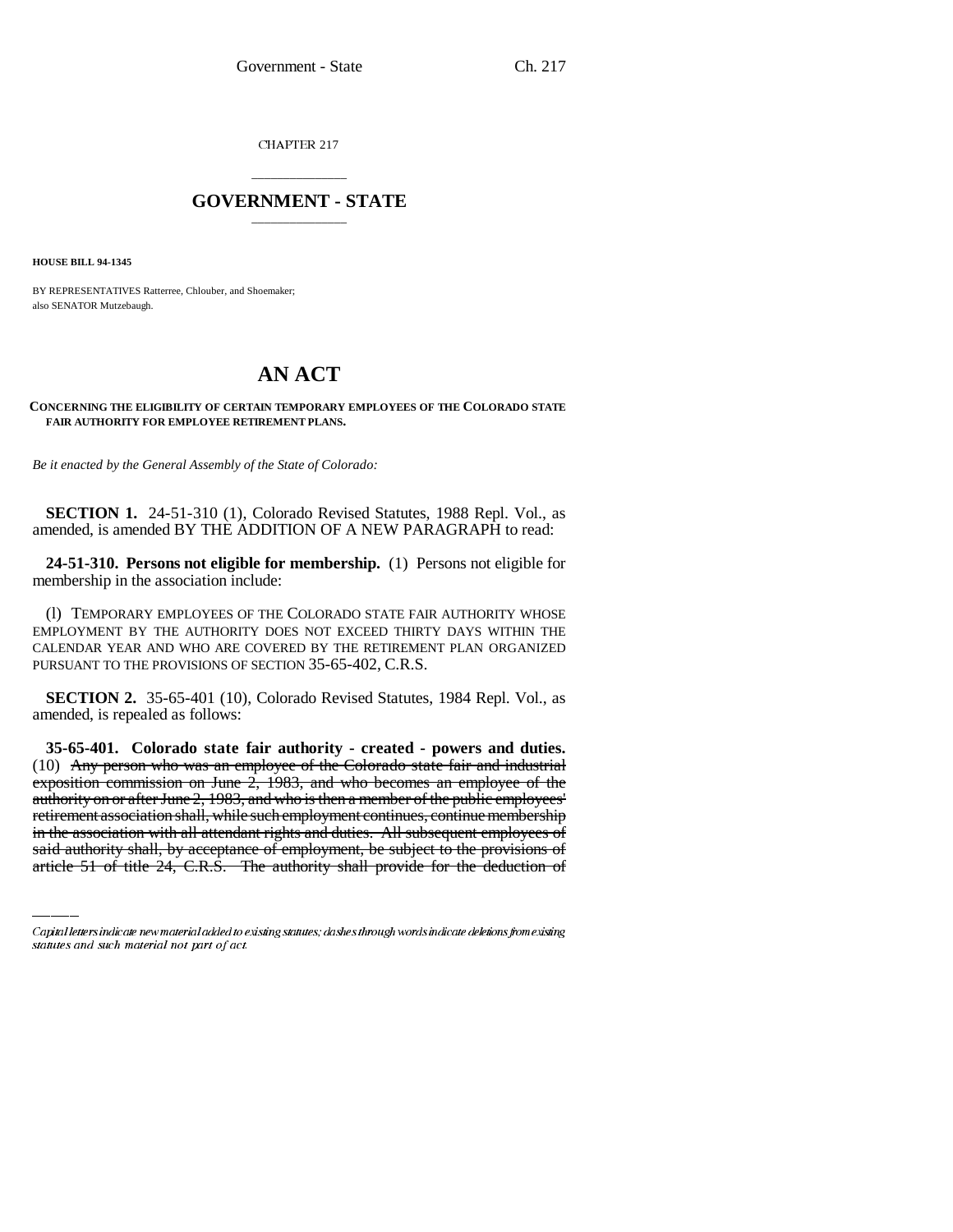employer and employee contributions from salary and for payment to the association of such deductions and for any other payments which would be due from a state employer.

**SECTION 3.** Part 4 of article 65 of title 35, Colorado Revised Statutes, 1984 Repl. Vol., as amended, is amended BY THE ADDITION OF A NEW SECTION to read:

**35-65-402. Retirement plans for employees of authority.** (1) EXCEPT AS PROVIDED IN SUBSECTION (2) OF THIS SECTION, ANY EMPLOYEE OF THE AUTHORITY WHO IS A MEMBER OF THE PUBLIC EMPLOYEES' RETIREMENT ASSOCIATION SHALL, WHILE SUCH EMPLOYMENT CONTINUES, CONTINUE MEMBERSHIP IN THE ASSOCIATION WITH ALL ATTENDANT RIGHTS AND DUTIES. ALL SUBSEQUENT EMPLOYEES OF THE AUTHORITY SHALL, BY ACCEPTANCE OF EMPLOYMENT, BECOME MEMBERS OF THE PUBLIC EMPLOYEES' RETIREMENT ASSOCIATION WITH THE RIGHTS AND BENEFITS PROVIDED BY ARTICLE 51 OF TITLE 24, C.R.S. THE AUTHORITY SHALL PROVIDE FOR THE DEDUCTION OF EMPLOYER AND EMPLOYEE CONTRIBUTIONS FROM SALARY AND FOR PAYMENT TO THE ASSOCIATION OF SUCH DEDUCTIONS AND FOR ANY OTHER PAYMENTS THAT WOULD BE DUE FROM A STATE EMPLOYER.

(2) (a) UNLESS FEDERAL LAW DOES NOT REQUIRE COVERAGE BY A RETIREMENT PLAN, A TEMPORARY EMPLOYEE OF THE AUTHORITY SHALL PARTICIPATE IN THE PLAN ESTABLISHED PURSUANT TO PARAGRAPH (b) OF THIS SUBSECTION (2) IF SUCH EMPLOYEES' EMPLOYMENT BY THE AUTHORITY DOES NOT EXCEED THIRTY DAYS WITHIN A CALENDAR YEAR. A TEMPORARY EMPLOYEE WHO IS EMPLOYED BY THE AUTHORITY FOR MORE THAN THIRTY DAYS WITHIN A CALENDAR YEAR SHALL CONTINUE MEMBERSHIP IN OR BECOME A MEMBER OF THE PUBLIC EMPLOYEES' RETIREMENT ASSOCIATION PURSUANT TO SUBSECTION (1) OF THIS SECTION FOR THE ENTIRE PERIOD OF EMPLOYMENT DURING THE YEAR.

(b) THE BOARD OF COMMISSIONERS OF THE AUTHORITY SHALL ESTABLISH A RETIREMENT PLAN FOR TEMPORARY EMPLOYEES DESCRIBED IN PARAGRAPH (a) OF THIS SUBSECTION (2). UPON ESTABLISHMENT OF THE PLAN, THE BOARD SHALL:

(I) PROVIDE FOR THE ADMINISTRATION OF SUCH PLAN; AND

(II) DESIGNATE FROM TIME TO TIME THE ORGANIZATION OR ORGANIZATIONS FROM WHICH CONTRACTS FOR SUCH RETIREMENT PLAN SHALL BE PURCHASED. IN DESIGNATING SUCH AN ORGANIZATION OR ORGANIZATIONS, THE BOARD SHALL TAKE INTO CONSIDERATION:

(A) THE NATURE AND EXTENT OF THE RIGHTS AND BENEFITS TO BE PROVIDED BY SUCH CONTRACTS FOR TEMPORARY EMPLOYEES PARTICIPATING IN THE PLAN AND FOR THE BENEFICIARIES OF THOSE TEMPORARY EMPLOYEES;

(B) THE RELATION OF SUCH RIGHTS AND BENEFITS TO THE AMOUNT OF CONTRIBUTIONS AND ANY FEES TO BE PAID;

(C) THE SUITABILITY OF SUCH RIGHTS AND BENEFITS TO THE NEEDS AND INTERESTS OF TEMPORARY EMPLOYEES PARTICIPATING IN THE PLAN AND TO THE INTERESTS OF THE AUTHORITY; AND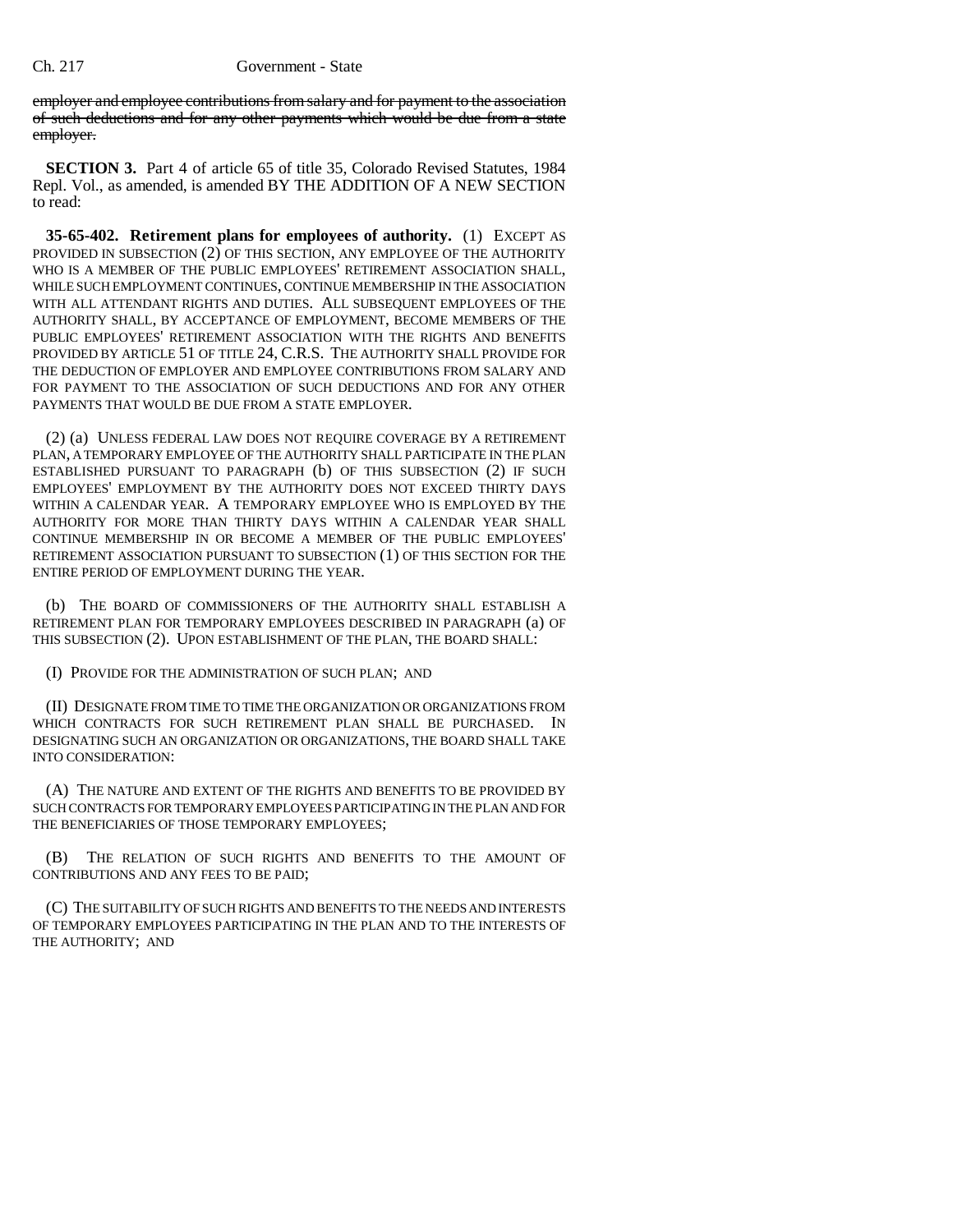(D) THE ABILITY OF THE DESIGNATED ORGANIZATION OR ORGANIZATIONS TO PROVIDE THE REQUIRED RIGHTS AND BENEFITS UNDER THE CONTRACT OR CONTRACTS FOR SUCH RETIREMENT PLAN.

(c) EXCEPT FOR ASSIGNMENTS FOR CHILD SUPPORT AS PROVIDED IN SECTIONS 14-10-118 (1) AND 14-14-107, C.R.S., AND EXCEPT FOR WRITS OF GARNISHMENT THAT ARE THE RESULT OF A JUDGMENT TAKEN FOR ARREARAGES FOR CHILD SUPPORT OR FOR CHILD SUPPORT DEBT, NO BENEFITS ACCRUED OR PAYABLE UNDER THE RETIREMENT PLAN FOR TEMPORARY EMPLOYEES ESTABLISHED PURSUANT TO THE PROVISIONS OF THIS SUBSECTION (2) SHALL BE ASSIGNABLE EITHER IN LAW OR IN EQUITY OR BE SUBJECT TO EXECUTION, LEVY, ATTACHMENT, GARNISHMENT, OR OTHER LEGAL PROCESS.

**SECTION 4.** 13-54-104 (1) (b) (II), Colorado Revised Statutes, 1987 Repl. Vol., as amended, is amended to read:

**13-54-104. Restrictions on garnishment and levy under execution or attachment.** (1) As used in this section, unless the context otherwise requires:

(b) (II) For the purposes of writs of garnishment which are the result of a judgment taken for arrearages for child support or for child support debt, "earnings" also means workers' compensation benefits and any pension or retirement benefits or payments, including but not limited to those paid pursuant to article 64 of title 22, articles 51, 54, 54.5, and 54.6 of title 24, and article 30 of title 31, C.R.S., AND SECTION 35-65-402 (2), C.R.S.

**SECTION 5.** 13-54.5-101 (2) (b), Colorado Revised Statutes, 1987 Repl. Vol., as amended, is amended to read:

**13-54.5-101. Definitions.** As used in this article, unless the context otherwise requires:

(2) (b) For the purposes of writs of garnishment which are the result of a judgment taken for arrearages for child support or for child support debt, "earnings" also means workers' compensation benefits and any pension or retirement benefits or payments, including but not limited to those paid pursuant to article 64 of title 22, articles 51, 54, 54.5, and 54.6 of title 24, and article 30 of title 31, C.R.S., AND SECTION 35-65-402 (2), C.R.S.

**SECTION 6.** 14-10-118 (1), Colorado Revised Statutes, 1987 Repl. Vol., as amended, is amended to read:

**14-10-118. Assignments and enforcement of orders.** (1) The court may order the person obligated to pay support or maintenance to make an assignment of a part of his OR HER periodic earnings or trust income to the person entitled to receive the payments. The assignment is binding on the employer, trustee, or other payor of the funds two weeks after service upon him of notice that it has been made. The payor shall withhold from the earnings or trust income payable to the person obligated to support the amount specified in the assignment and shall transmit the payments to the person specified in the order. The payor may deduct from the remainder of the employee's earnings or trust income a sum not exceeding five dollars as